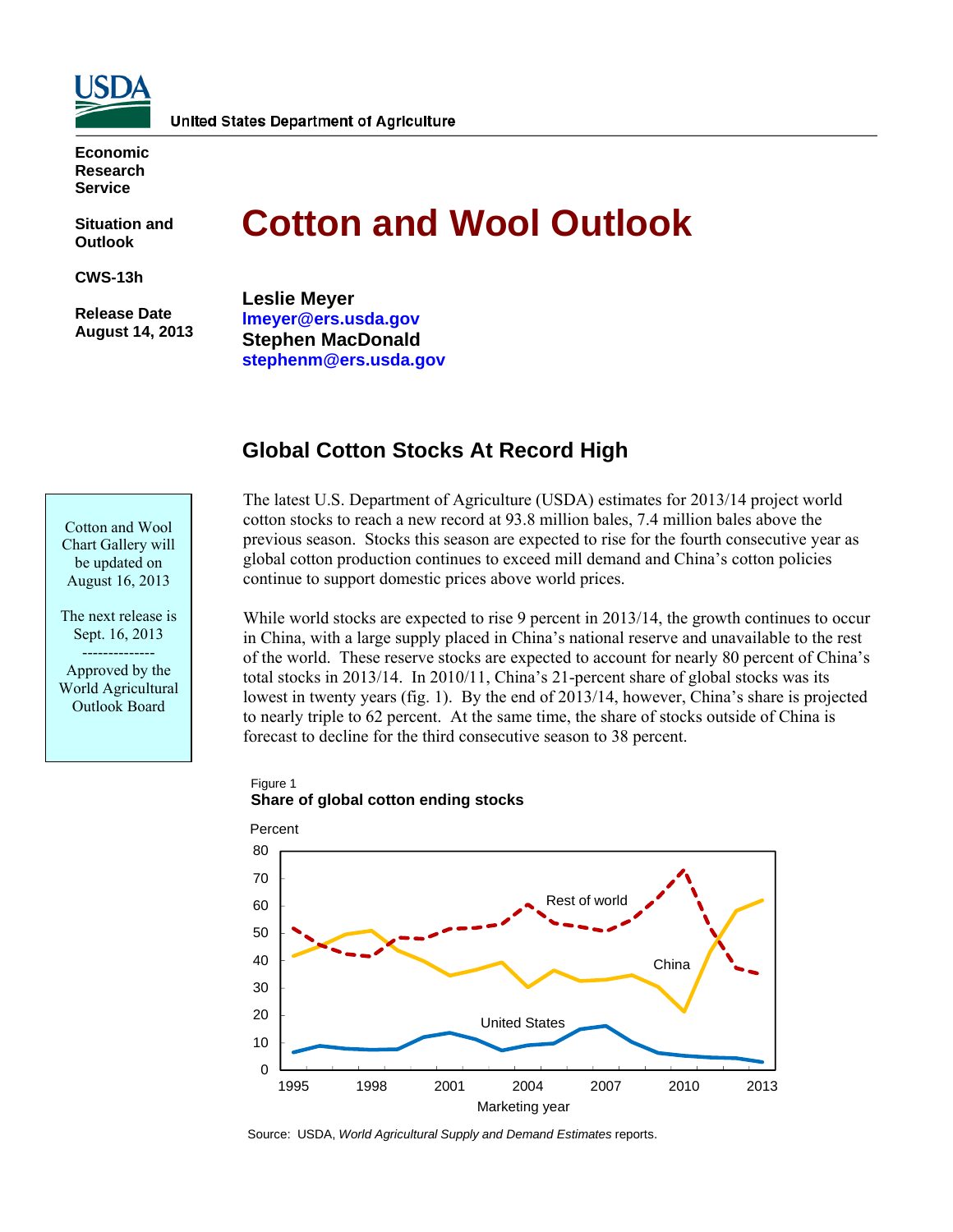### *2013 U.S. Cotton Crop Forecast Reduced in August*

According to USDA's first survey-based forecast of the 2013 crop, U.S. cotton production is projected at 13.1 million bales, 447,000 bales below July's estimate and nearly 4.3 million bales below last season's crop. The 2013 production decline is the result of both smaller area and a lower national yield.

Based on the August forecast, total cotton planted acreage in 2013 is estimated at 10.2 million acres, slightly below the area reported in the June *Acreage* report. With planted area down 17 percent from a year ago, the estimated harvested area is expected to decline by a similar amount and is forecast at 7.7 million acres. Based on the latest forecast, the 2013 national abandonment rate is projected at 24 percent, equal to the 2012 rate. The U.S. yield is forecast at 813 pounds per harvested acre, well below last season's 887-pound record but near the 5-year average.

Upland production is projected at 12.5 million bales, 25 percent below the 2012 crop. During the previous 20 years, the August upland cotton production forecast was above the final estimate 11 times and below it 9 times. Past differences between the August forecast and the final upland production estimate indicate that chances are two out of three for the 2013 crop to range between 11.3 and 13.6 million bales.

Compared with the 2012 crop, upland production is expected to decline in each of the Cotton Belt regions (fig. 2). Based on the August estimates, the Southeast is expected to harvest 4.5 million bales in 2013. Area, abandonment, and yield are all near the 5-year average for the region. If realized, the Southeast will be the largest producing region for the third consecutive season, a first in at least a century.







Source: USDA, *Crop Production* reports.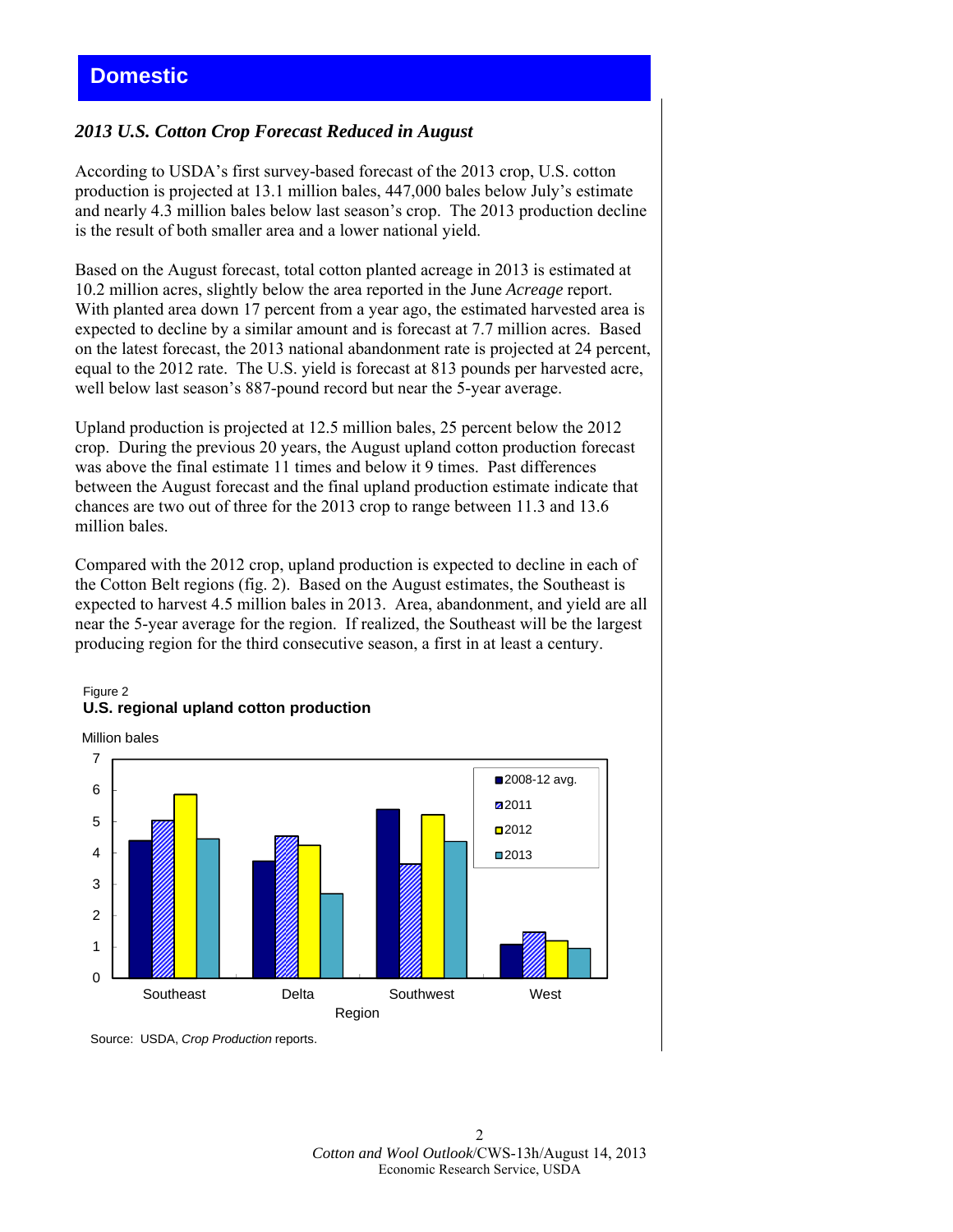In the Southwest, a third year of drought has forced a large abandonment once again. More than 40 percent of the upland area in the Southwest is expected to be abandoned this season, similar to 2012 but below the record of 63 percent lost in 2011. As a result, an upland crop of 4.4 million bales is projected in 2013, approximately 1 million bales below last season and the 5-year average. Smaller area and a below-average yield are expected to contribute to the second lowest Southwest production since 2000.

Area was reduced considerably in the Delta due to the viability of alternative crops this season. Planted area of only 1.3 million acres—a record low—is estimated in 2013. With average abandonment and a near-record yield of 1,020 pounds per harvested acre, the Delta crop is forecast at 2.7 million bales, the lowest since 1983.

In the West, upland production is expected to reach only 952,000 bales this season, compared with 1.2 million bales in 2012. Smaller area and a yield decline from last season's record is projected to keep the crop at a historically low level, with the 2013 upland crop the third lowest since the mid-1940s. Meanwhile, extra-long staple (ELS) cotton production continues to be concentrated in California, where nearly 95 percent of the ELS crop is produced. Smaller area and a lower yield are forecast to result in an ELS crop of 580,000 bales, 200,000 bales below last season.

U.S. crop development continues to run behind last season and the 5-year average. As of August 11th, 73 percent of the cotton area was setting bolls, compared with 87 percent last season and a 5-year average of 81 percent. While most States were below their historical averages, there were a few exceptions; the most notable were Arizona and Virginia which were at least 5 percentage points above their respective 2008-12 averages for setting bolls.

Meanwhile, 2013 U.S. cotton crop conditions slipped below the 5-year average this past week and are similar to 2012 conditions (fig. 3). As the chart illustrates, conditions most of this season have been similar to both last season and the 5-year average. As of August 11th, 43 percent of the crop area was rated "good" or

#### Figure 3 **U.S. cotton crop conditions**



Index (2=poor, 3=fair, and 4=good)

3 *Cotton and Wool Outlook*/CWS-13h/August 14, 2013 Economic Research Service, USDA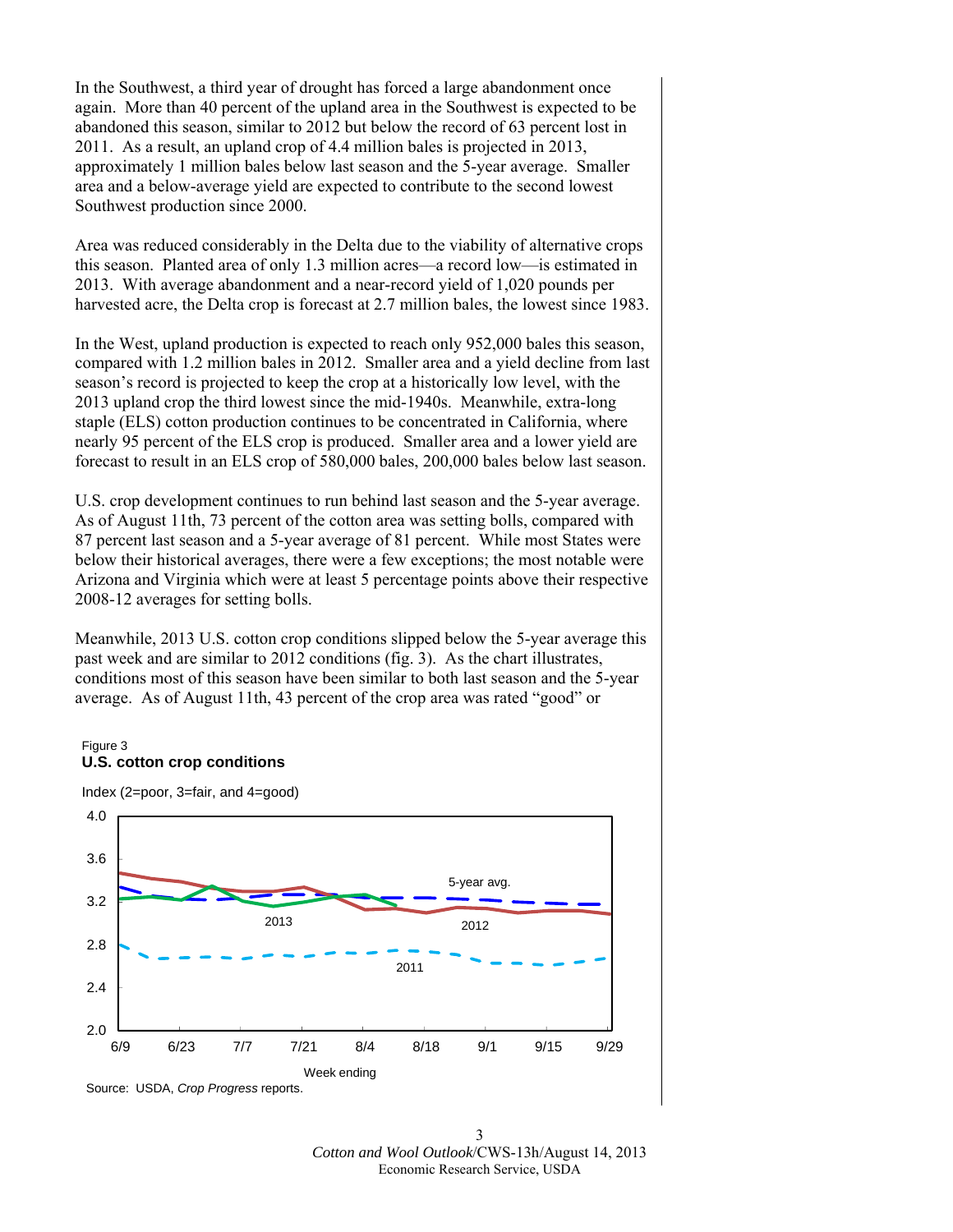"excellent," compared with 42 percent last year, while 25 percent of the crop was rated "poor" or "very poor," compared with 28 percent a year ago. Not surprisingly, the worst crop conditions are in Texas, where 36 percent of the area was rated "poor" or "very poor."

## *Demand and Stocks Revised Lower*

In August, U.S. cotton demand for 2013/14 was reduced to 14.1 million bales, nearly 2.5 million bales below last season and the lowest since 1988/89, as supply constraints are expected to limit U.S. exports. While exports continue to account for the bulk of demand, U.S. shipments are forecast at 10.6 million bales in 2013/14. A reduction in import demand by China and increased competition for a smaller world trade is expected to keep U.S. exports at their lowest level since 2000/01. The projected U.S. share of global trade of 28 percent is similar to last season but one of the lowest during the previous decade.

With forecasts of U.S. cotton demand exceeding production for the first time in three seasons, ending stocks are projected to decrease 1 million bales this season to 2.8 million bales, the lowest since 2010/11. Similarly, the stocks-to-use ratio of 20 percent is the lowest in three years. As of August, the 2013/14 upland farm price is forecast to range between 72 and 88 cents per pound. The midpoint of 80 cents per pound is 8 cents above 2012/13's estimate of 72 cents per pound and 8 cents below 2011/12's 88 cents per pound.

# *2012/13 Supply and Demand Adjustments*

With the 2012/13 season ending in July, adjustments were made this month and the estimates will be finalized over the next several months as additional end-of-year data become available. U.S. exports for last season were reduced based on shipment data published in the *Export Sales* report. U.S. exports were lowered by 200,000 bales to 13.1 million bales as shipments tailed off in July.

Revisions to the 2012/13 U.S. balance sheet also included a first estimate of final ending stocks. Since the loss of the Census stock survey in 2011, data from the Farm Service Agency have been used to help reconcile end-of-year stocks. For 2012/13, these data suggest that U.S. cotton stocks are lower than the calculation of supply minus use would indicate. As a result, a loss of 325,000 bales was included in the 2012/13 balance sheet to account for part of the difference, reducing stocks to 2.8 million bales. USDA will continue to review estimates of 2012/13 supply and demand, collect additional stocks data, and may make further revisions in subsequent reports. However, USDA's capacity to resolve the stocks discrepancy is limited by the lack of a comprehensive industry stocks survey.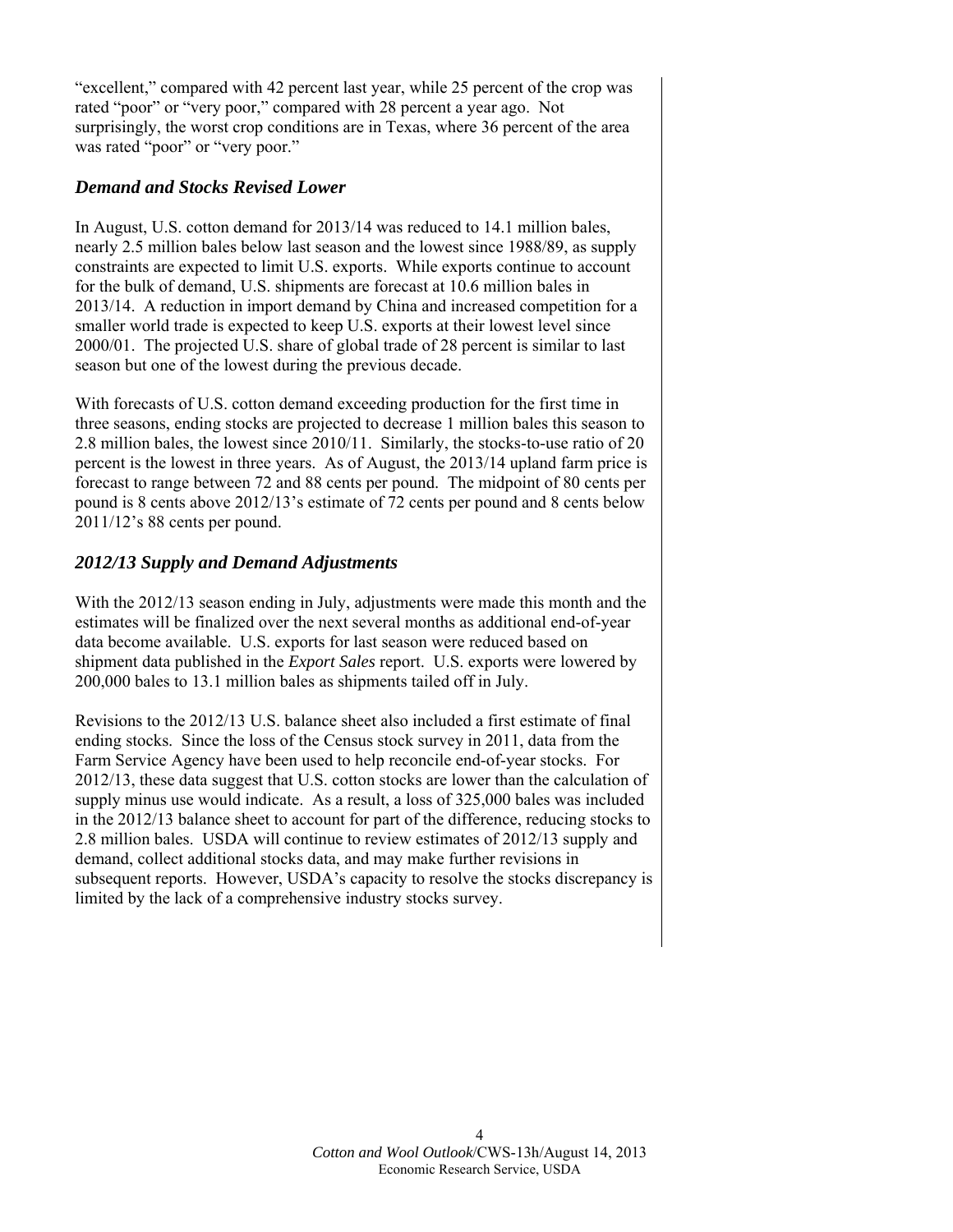# **International Outlook**

### *Global Cotton Production Lower But Remains Above Consumption*

World cotton production in 2013/14 is forecast at 116.4 million bales, 1.6 million bales below last month's projection, which is mainly the result of forecast reductions for China and the United States. Prices favored alternative crops in most of the major-producing countries this season, reducing global area to its lowest in three seasons with a production forecast 4 percent below 2012/13 (fig. 4). World production is expected to decrease for the second consecutive season from a record in 2011/12, and the United States is projected to account for most of this season's decline.

In China—the largest producing country—the cotton crop is forecast at 33 million bales in 2013/14, down 6 percent (2 million bales) from last season due to lower area and unfavorable weather in parts of Xinjiang, north central China, and Hunan. Weather problems are expected to reduce the yield 2 percent from 2012/13's record high, to 1,409 kg/hectare in 2013/14.

India and Brazil are expected to more than offset the decrease in China in 2013/14, with production rising by more than 1 million bales each from the year before on increased area. Similarly, Pakistan's production is projected to rise 4 percent in 2013/14 to 9.7 million bales as a result of higher yields. In contrast, slight crop declines are seen for Australia and Uzbekistan in 2013/14.

Global cotton consumption in 2013/14 is forecast at 109.9 million bales, similar to last month and above the previous two seasons. World cotton consumption remains well below the 2006/07's record usage of 124.1 million bales although it has been recovering from the impact of record-high cotton prices in 2010/11 that reduced cotton's share of textile fiber consumption.







Source: USDA, *World Agricultural Supply and Demand Estimates* reports.

5 *Cotton and Wool Outlook*/CWS-13h/August 14, 2013 Economic Research Service, USDA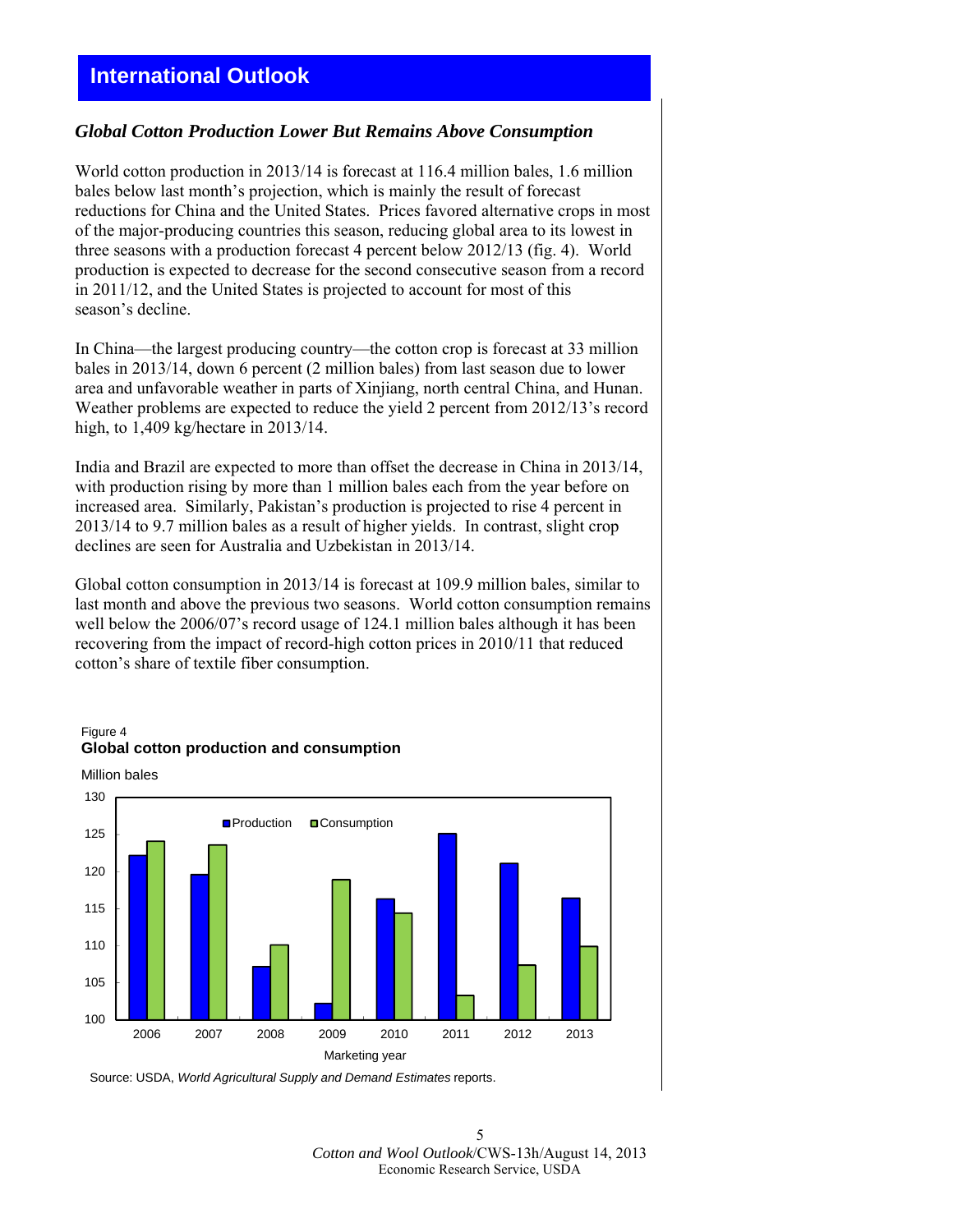Consumption in China—the leading mill user of cotton—is projected unchanged from its 2012/13 level at 36 million bales, but well below the 50 million bales used in 2009/10. China's cotton spinners have lost market share over the last several years as a result of the Government's established price floor that maintained domestic prices above world prices. Replacing some domestic spinning, China has imported significant amounts of cotton yarn during the past several seasons, including an estimated 8 million bale-equivalents in 2012/13, twice that of 2010/11.

Beneficiaries of China's yarn imports include India and Pakistan, where cotton mill use has steadily risen over the past several seasons. In India, cotton consumption is forecast at a record 23.3 million bales, 750,000 bales above 2012/13. Pakistan consumption is projected at 11.7 million bales this season, a 6-percent increase and close to its record high of 12 million bales set in the mid-2000s.

# *World Cotton Trade To Decline in 2013/14*

World cotton trade is projected at 38.4 million bales in 2013/14, 18 percent below last season's record of nearly 46.7 million bales. The decrease is attributable to the anticipated reduction in China's import demand from an estimated 20.3 million bales in 2012/13 to 11 million bales in 2013/14. Stable mill demand and rising stocks in China are expected to help reduce their import needs to its lowest in four seasons. However, increases in a number of countries will help offset a portion of China's decline. These countries include Pakistan, Mexico, Turkey, and Thailand, where cotton consumption is expected to rise in 2013/14.

In 2013/14, reduced import demand is expected to keep shipments lower for most exporters. In addition to the decline seen for the United States, considerable declines are seen for India, Australia, and Brazil, where exports are forecast at 6.3 million bales (down 1.3 million), 4.3 million bales (down 1.7 million), and 2.6 million bales (down 1.7 million), respectively. For Australia and Brazil, sharply lower beginning stocks result in lower exportable supplies.

### *Global Ending Stocks At Record Level in 2013/14*

World cotton stocks are projected at a record 93.8 million bales this season, 9 percent above 2012/13. China accounts for the bulk of these stocks with its own record of 58.3 million bales, accounting for over 60 percent of the total and equal to approximately 6.5 months' worth of global consumption.

While projections for 2013/14 ending stocks were reduced this month, estimated beginning stocks were increased primarily as a result of adjustments made to India's residual category, which added to supply in earlier years. Stocks in India were raised in 2011/12, 2012/13, and 2013/14 as the official data used to estimate production, trade, and consumption indicate unsustainably low stock levels.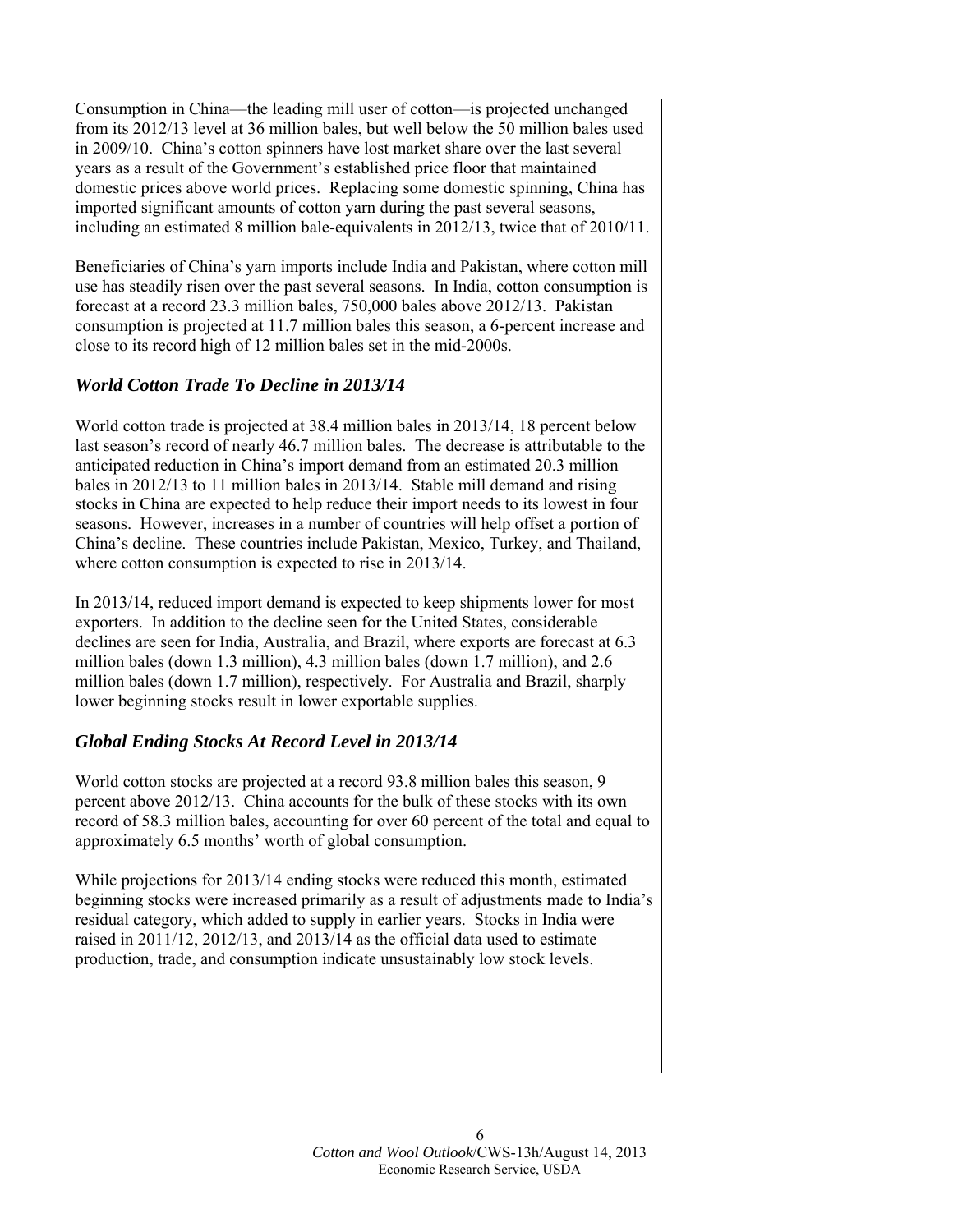# **Contacts and Links**

### **Contact Information**

Leslie Meyer (U.S. cotton and textiles), (202) 694-5307, lmeyer@ers.usda.gov Stephen MacDonald (foreign cotton), (202) 694-5305, stephenm@ers.usda.gov Erma McCray (web publishing),  $(202)$  694-5306, [ejmccray@ers.usda.gov](mailto:ejmccray@ers.usda.gov)

### **Subscription Information**

Subscribe to ERS e-mail notification service at [http://www.ers.usda.gov/subscribe-to-ers](http://www.ers.usda.gov/subscribe-to-ers-e-newsletters.aspx) [-e-newsletters.aspx](http://www.ers.usda.gov/subscribe-to-ers-e-newsletters.aspx) to receive timely notification of newsletter availability. Printed copies can be purchased from the USDA Order Desk by calling 1-800-363-2068 (specify the issue number). To order printed copies of the five field crop newsletters cotton and wool, feed, rice, oil crops, and wheat—as a series, specify series SUB-COR-4043.

### *Data*

Cotton and Wool Monthly Tables [\(http://www.ers.usda.gov/publications.aspx\)](http://www.ers.usda.gov/publications.aspx) Cotton and Wool Chart Gallery [\(http://www.ers.usda.gov/data-products/cotton-and](http://www.ers.usda.gov/data-products/cotton-and-wool-chart-gallery.aspx#.UguTC6z8J8E)[wool-chart-gallery.aspx#.UguTC6z8J8E\)](http://www.ers.usda.gov/data-products/cotton-and-wool-chart-gallery.aspx#.UguTC6z8J8E)

### *Related Websites*

WASDE <http://usda.mannlib.cornell.edu/MannUsda/viewDocumentInfo.do?documentID=1194>

Cotton Topics [http://www.ers.usda.gov/topics/crops/cotton-wool.aspx](http://www.ers.usda.gov/topics/crops/cotton-wool.aspx#.UguX06z8J8E)

### Cotton and Wool Outlook

<http://usda.mannlib.cornell.edu/MannUsda/viewDocumentInfo.do?documentID=1281>

 The U.S. Department of Agriculture (USDA) prohibits discrimination in all its programs and activities on the basis of race, color, national origin, age, disability, and where applicable, sex, marital status, familial status, parental status, religion, sexual orientation, genetic information, political beliefs, reprisal, or because all or a part of an individual's income is derived from any public assistance program. (Not all prohibited bases apply to all programs.) Persons with disabilities who require alternative means for communication of program information (Braille, large print, audiotape, etc.) should contact USDA's TARGET Center at (202) 720-2600 (voice and TDD). To file a complaint of discrimination, write to USDA, Director, Office of Civil Rights, 1400 Independence Avenue, SW, Washington, DC 20250-9410 or call (800) 795-3272 (voice) or (202) 720-6382 (TDD). USDA is an equal opportunity provider and employer.

# associated data.

• Receive timely notification (soon) after the report is posted on the web) via USDA's Economics, Statistics, and Market Information System (which is housed at Cornell University's Mann Library). Go to [http://usda.mannlib.cornell.edu/Mann](http://usda.mannlib.cornell.edu/MannUsda/aboutEmailService.do)  [Usda/aboutEmailService.do](http://usda.mannlib.cornell.edu/MannUsda/aboutEmailService.do) and follow the instructions to receive e-mail notices about ERS, Agricultural Marketing Service, National Agricultural Statistics Service, and World Agricultural Outlook Board products.

Readers of ERS outlook reports have two ways they can receive an e-mail notice about release of reports and

**E-mail Notification**

• Receive weekly notification (on Friday afternoon) via the ERS website. Go to [http://www.ers.usda.gov/subscribe](http://www.ers.usda.gov/subscribe-to-ers-e-newsletters.aspx)[to-ers-e-newsletters.aspx](http://www.ers.usda.gov/subscribe-to-ers-e-newsletters.aspx) and follow the instructions to receive notices about ERS outlook reports, Amber Waves magazine, and other reports and data products on specific topics. ERS also offers RSS (really simple syndication) feeds for all ERS products. Go to <http://www.ers.usda.gov/rss/>

to get started.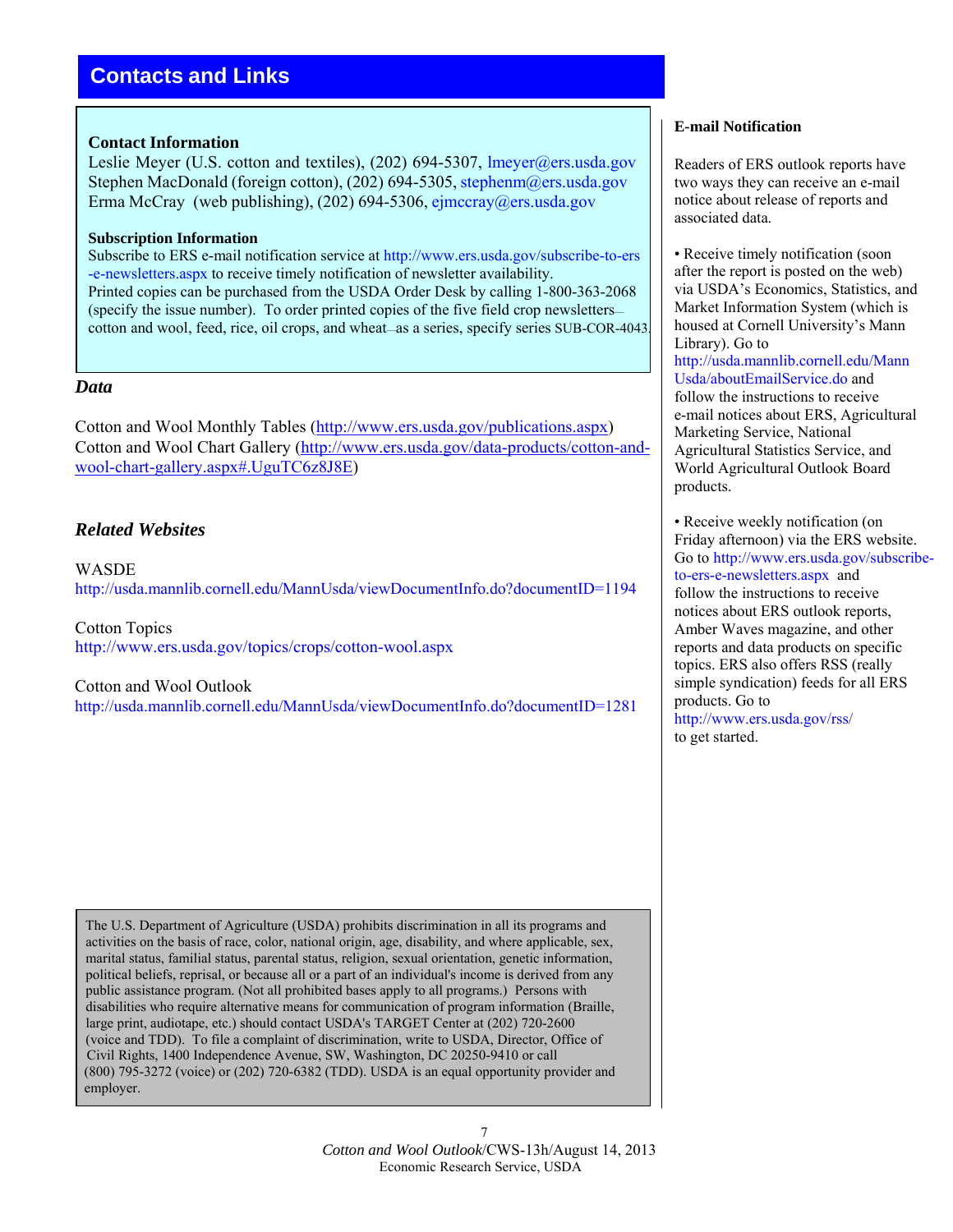| 2012/13<br>June<br>July<br>Aug.<br>Item<br>Million acres<br>Upland:<br>Planted<br>12.076<br>9.820<br>10.025<br>10.015<br>9.135<br>7.896<br>7.579<br>7.519<br>Harvested<br>Pounds<br>Yield/harvested acre<br>869<br>785<br>815<br>796<br>Million 480-lb, bales<br>Beginning stocks<br>3.081<br>3.386<br>3.720<br>3.603<br>Production<br>16.535<br>12.920<br>12.872<br>12.473<br>Total supply 1/<br>19.622<br>16.311<br>16.597<br>16.081<br>Mill use<br>3.430<br>3.475<br>3.475<br>3.480<br>Exports<br>12.264<br>10.350<br>10.350<br>9.900<br>Total use<br>15.694<br>13.825<br>13.825<br>13.380<br>2.481<br>2.767<br>Ending stocks 2/<br>3.603<br>2.743<br>Percent<br>Stocks-to-use ratio<br>23.0<br>17.9<br>20.0<br>20.5<br>1,000 acres<br>Extra-long staple:<br>Planted<br>238.4<br>206.0<br>226.0<br>186.0<br>Harvested<br>236.8<br>204.0<br>183.8<br>221.0<br>Pounds<br>Yield/harvested acre<br>1,581<br>1,365<br>1,514<br>1,365 |  |  | 2013/14 |  |
|------------------------------------------------------------------------------------------------------------------------------------------------------------------------------------------------------------------------------------------------------------------------------------------------------------------------------------------------------------------------------------------------------------------------------------------------------------------------------------------------------------------------------------------------------------------------------------------------------------------------------------------------------------------------------------------------------------------------------------------------------------------------------------------------------------------------------------------------------------------------------------------------------------------------------------|--|--|---------|--|
|                                                                                                                                                                                                                                                                                                                                                                                                                                                                                                                                                                                                                                                                                                                                                                                                                                                                                                                                    |  |  |         |  |
|                                                                                                                                                                                                                                                                                                                                                                                                                                                                                                                                                                                                                                                                                                                                                                                                                                                                                                                                    |  |  |         |  |
|                                                                                                                                                                                                                                                                                                                                                                                                                                                                                                                                                                                                                                                                                                                                                                                                                                                                                                                                    |  |  |         |  |
|                                                                                                                                                                                                                                                                                                                                                                                                                                                                                                                                                                                                                                                                                                                                                                                                                                                                                                                                    |  |  |         |  |
|                                                                                                                                                                                                                                                                                                                                                                                                                                                                                                                                                                                                                                                                                                                                                                                                                                                                                                                                    |  |  |         |  |
|                                                                                                                                                                                                                                                                                                                                                                                                                                                                                                                                                                                                                                                                                                                                                                                                                                                                                                                                    |  |  |         |  |
|                                                                                                                                                                                                                                                                                                                                                                                                                                                                                                                                                                                                                                                                                                                                                                                                                                                                                                                                    |  |  |         |  |
|                                                                                                                                                                                                                                                                                                                                                                                                                                                                                                                                                                                                                                                                                                                                                                                                                                                                                                                                    |  |  |         |  |
|                                                                                                                                                                                                                                                                                                                                                                                                                                                                                                                                                                                                                                                                                                                                                                                                                                                                                                                                    |  |  |         |  |
|                                                                                                                                                                                                                                                                                                                                                                                                                                                                                                                                                                                                                                                                                                                                                                                                                                                                                                                                    |  |  |         |  |
|                                                                                                                                                                                                                                                                                                                                                                                                                                                                                                                                                                                                                                                                                                                                                                                                                                                                                                                                    |  |  |         |  |
|                                                                                                                                                                                                                                                                                                                                                                                                                                                                                                                                                                                                                                                                                                                                                                                                                                                                                                                                    |  |  |         |  |
|                                                                                                                                                                                                                                                                                                                                                                                                                                                                                                                                                                                                                                                                                                                                                                                                                                                                                                                                    |  |  |         |  |
|                                                                                                                                                                                                                                                                                                                                                                                                                                                                                                                                                                                                                                                                                                                                                                                                                                                                                                                                    |  |  |         |  |
|                                                                                                                                                                                                                                                                                                                                                                                                                                                                                                                                                                                                                                                                                                                                                                                                                                                                                                                                    |  |  |         |  |
|                                                                                                                                                                                                                                                                                                                                                                                                                                                                                                                                                                                                                                                                                                                                                                                                                                                                                                                                    |  |  |         |  |
|                                                                                                                                                                                                                                                                                                                                                                                                                                                                                                                                                                                                                                                                                                                                                                                                                                                                                                                                    |  |  |         |  |
|                                                                                                                                                                                                                                                                                                                                                                                                                                                                                                                                                                                                                                                                                                                                                                                                                                                                                                                                    |  |  |         |  |
|                                                                                                                                                                                                                                                                                                                                                                                                                                                                                                                                                                                                                                                                                                                                                                                                                                                                                                                                    |  |  |         |  |
|                                                                                                                                                                                                                                                                                                                                                                                                                                                                                                                                                                                                                                                                                                                                                                                                                                                                                                                                    |  |  |         |  |
|                                                                                                                                                                                                                                                                                                                                                                                                                                                                                                                                                                                                                                                                                                                                                                                                                                                                                                                                    |  |  |         |  |
|                                                                                                                                                                                                                                                                                                                                                                                                                                                                                                                                                                                                                                                                                                                                                                                                                                                                                                                                    |  |  |         |  |
|                                                                                                                                                                                                                                                                                                                                                                                                                                                                                                                                                                                                                                                                                                                                                                                                                                                                                                                                    |  |  |         |  |
|                                                                                                                                                                                                                                                                                                                                                                                                                                                                                                                                                                                                                                                                                                                                                                                                                                                                                                                                    |  |  |         |  |
| 1,000 480-lb. bales                                                                                                                                                                                                                                                                                                                                                                                                                                                                                                                                                                                                                                                                                                                                                                                                                                                                                                                |  |  |         |  |
|                                                                                                                                                                                                                                                                                                                                                                                                                                                                                                                                                                                                                                                                                                                                                                                                                                                                                                                                    |  |  |         |  |
| Beginning stocks<br>214<br>180<br>197<br>269<br>Production<br>780<br>628                                                                                                                                                                                                                                                                                                                                                                                                                                                                                                                                                                                                                                                                                                                                                                                                                                                           |  |  |         |  |
| 580<br>580<br>1,053<br>794<br>777<br>Total supply 1/<br>808                                                                                                                                                                                                                                                                                                                                                                                                                                                                                                                                                                                                                                                                                                                                                                                                                                                                        |  |  |         |  |
| Mill use<br>20<br>25<br>25<br>20                                                                                                                                                                                                                                                                                                                                                                                                                                                                                                                                                                                                                                                                                                                                                                                                                                                                                                   |  |  |         |  |
| 836<br>650<br>650<br>700<br>Exports                                                                                                                                                                                                                                                                                                                                                                                                                                                                                                                                                                                                                                                                                                                                                                                                                                                                                                |  |  |         |  |
| Total use<br>675<br>720<br>856<br>675                                                                                                                                                                                                                                                                                                                                                                                                                                                                                                                                                                                                                                                                                                                                                                                                                                                                                              |  |  |         |  |
| 57<br>Ending stocks 2/<br>197<br>119<br>133                                                                                                                                                                                                                                                                                                                                                                                                                                                                                                                                                                                                                                                                                                                                                                                                                                                                                        |  |  |         |  |
| Percent                                                                                                                                                                                                                                                                                                                                                                                                                                                                                                                                                                                                                                                                                                                                                                                                                                                                                                                            |  |  |         |  |
| 23.0<br>17.6<br>19.7<br>Stocks-to-use ratio<br>7.9                                                                                                                                                                                                                                                                                                                                                                                                                                                                                                                                                                                                                                                                                                                                                                                                                                                                                 |  |  |         |  |

Table 1--U.S. cotton supply and use estimates

1/ Includes imports. 2/ Includes unaccounted. Sources: USDA, World Agricultural Outlook Board; and U.S. Dept. of Commerce, U.S. Census Bureau.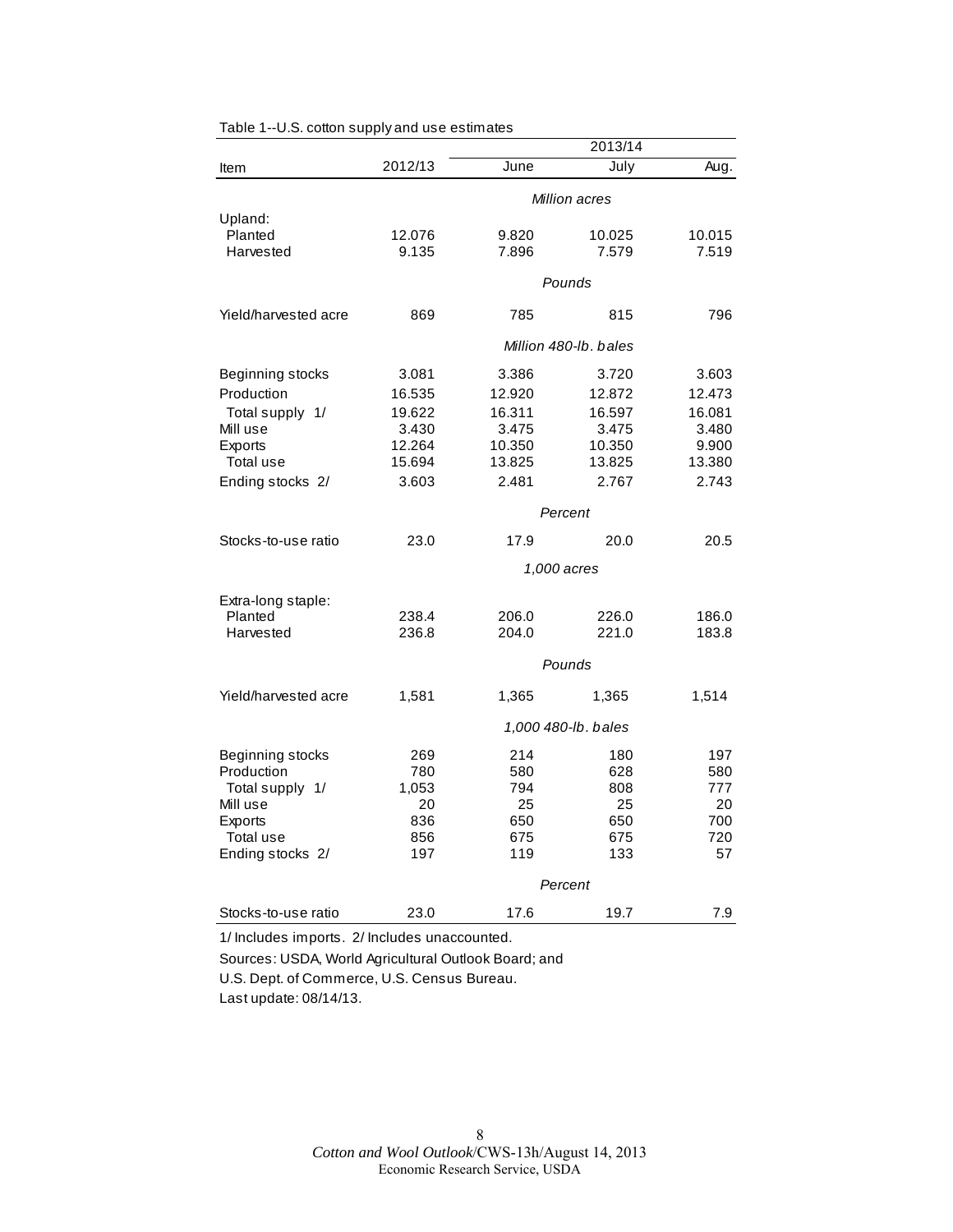| 2013/14              |         |        |                       |        |
|----------------------|---------|--------|-----------------------|--------|
| Item                 | 2012/13 | June   | July                  | Aug.   |
|                      |         |        | Million 480-lb, bales |        |
| Supply:              |         |        |                       |        |
| Beginning stocks--   |         |        |                       |        |
| World                | 71.72   | 84.93  | 85.58                 | 86.35  |
| Foreign              | 68.37   | 81.33  | 81.68                 | 82.55  |
| Production--         |         |        |                       |        |
| World                | 121.06  | 117.16 | 118.02                | 116.38 |
| Foreign              | 103.75  | 103.66 | 104.52                | 103.33 |
| Imports--            |         |        |                       |        |
| World                | 46.89   | 38.42  | 38.26                 | 38.37  |
| Foreign              | 46.88   | 38.41  | 38.25                 | 38.37  |
| Use:                 |         |        |                       |        |
| Mill use--           |         |        |                       |        |
| World                | 107.42  | 110.17 | 109.79                | 109.85 |
| Foreign              | 103.97  | 106.67 | 106.29                | 106.35 |
| Exports--            |         |        |                       |        |
| World                | 46.65   | 38.43  | 38.30                 | 38.36  |
| Foreign              | 33.55   | 27.43  | 27.30                 | 27.76  |
| Ending stocks--      |         |        |                       |        |
| World                | 86.35   | 92.49  | 94.34                 | 93.77  |
| Foreign              | 82.55   | 89.89  | 91.44                 | 90.97  |
|                      | Percent |        |                       |        |
| Stocks-to-use ratio: |         |        |                       |        |
| World                | 80.4    | 84.0   | 85.9                  | 85.4   |
| Foreign              | 79.4    | 84.3   | 86.0                  | 85.5   |

Table 2--World cotton supply and use estimates

Source: USDA, World Agricultural Outlook Board, *World Agricultural Supply and Demand Estimates* . Last update: 08/14/13.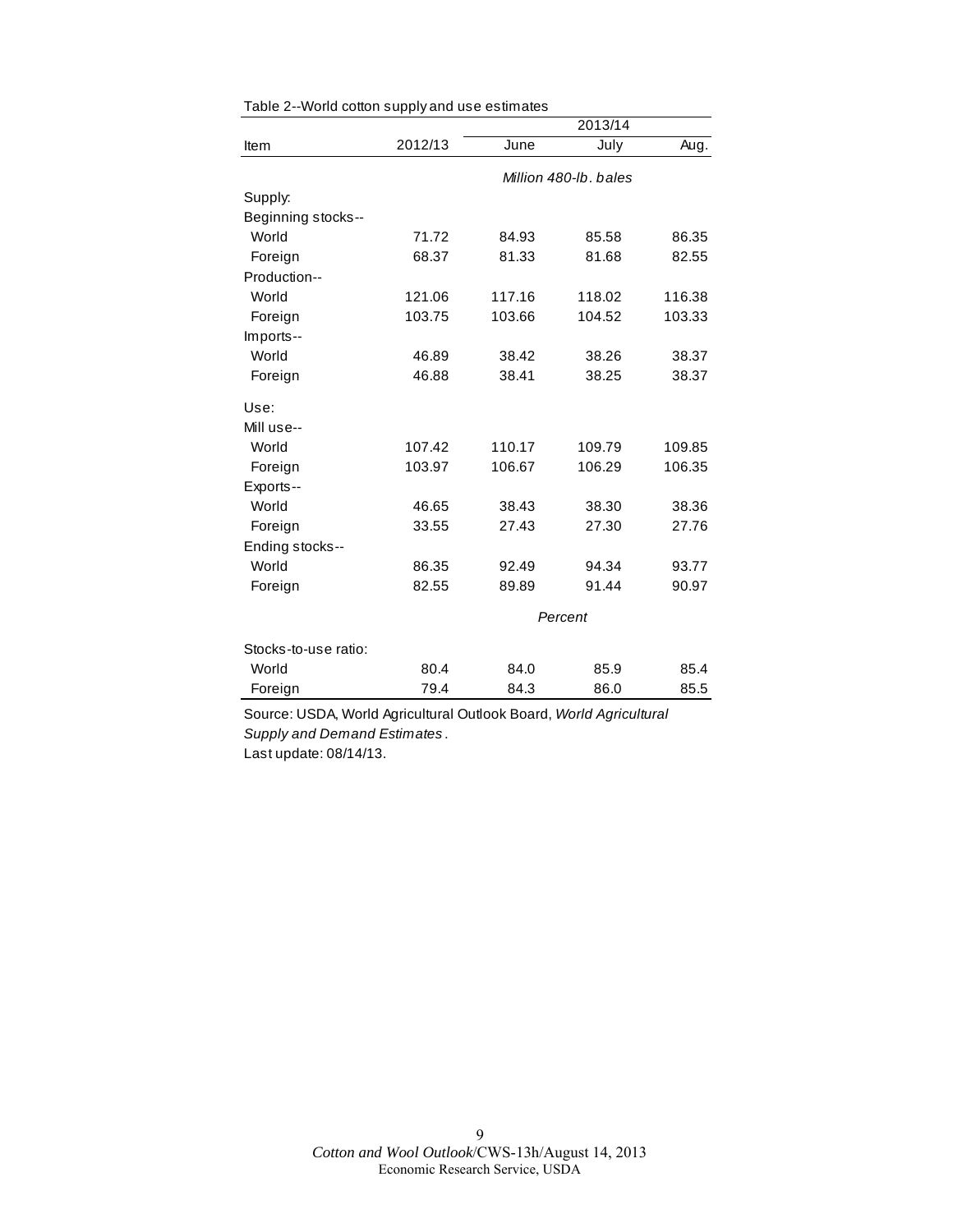|                         | Apr.    | May                 | June    | June    |
|-------------------------|---------|---------------------|---------|---------|
| Item                    | 2013    | 2013                | 2013    | 2012    |
|                         |         | 1,000 480-lb. bales |         |         |
| Cotton:                 |         |                     |         |         |
| Stocks, beginning       | 9,772   | 7,887               | 6,209   | 5,620   |
| Ginnings                | 0       | 0                   | 0       | 0       |
| Imports since August 1  | 4.9     | 5.3                 | 8.6     | 18.2    |
|                         |         | Million pounds      |         |         |
| Manmade:                |         |                     |         |         |
| Production              | 531.6   | 536.0               | 515.2   | 497.3   |
| Noncellulosic           | 531.6   | 536.0               | 515.2   | 497.3   |
| Cellulosic              | NA      | NA                  | NA      | NA.     |
| Total since January 1   | 2,089.0 | 2,625.0             | 3,140.2 | 3,108.6 |
|                         |         |                     |         |         |
|                         | Mar.    | Apr.                | May     | May     |
|                         | 2013    | 2013                | 2013    | 2012    |
|                         |         | Million pounds      |         |         |
| Raw fiber imports:      | 158.9   | 167.3               | 168.5   | 172.2   |
| Noncellulosic           | 147.2   | 153.5               | 152.7   | 157.7   |
| Cellulosic              | 11.7    | 13.8                | 15.8    | 14.5    |
| Total since January 1   | 448.1   | 615.4               | 783.9   | 786.2   |
|                         |         | 1,000 pounds        |         |         |
| Wool and mohair:        |         |                     |         |         |
| Raw wool imports, clean | 358.7   | 819.7               | 909.1   | 919.9   |
| 48s-and-finer           | 201.6   | 569.0               | 541.2   | 469.5   |
| Not-finer-than-46s      | 157.2   | 250.7               | 367.9   | 450.3   |
| Total since January 1   | 1,067.4 | 1,887.1             | 2,796.2 | 4,499.2 |
| Wool top imports        | 727.3   | 564.1               | 532.8   | 481.2   |
| Total since January 1   | 1,775.0 | 2,339.1             | 2,872.0 | 1,652.1 |
| Mohair imports, clean   | 0.0     | 0.0                 | 0.0     | 0.0     |
| Total since January 1   | 0.0     | 0.0                 | 0.0     | 0.0     |

#### Table 3--U.S. fiber supply

NA = Not available.

Sources: USDA, National Agricultural Statistics Service;

U.S. Dept. of Commerce, U.S. Census Bureau; and *Fiber Organon.* Last update: 08/14/13.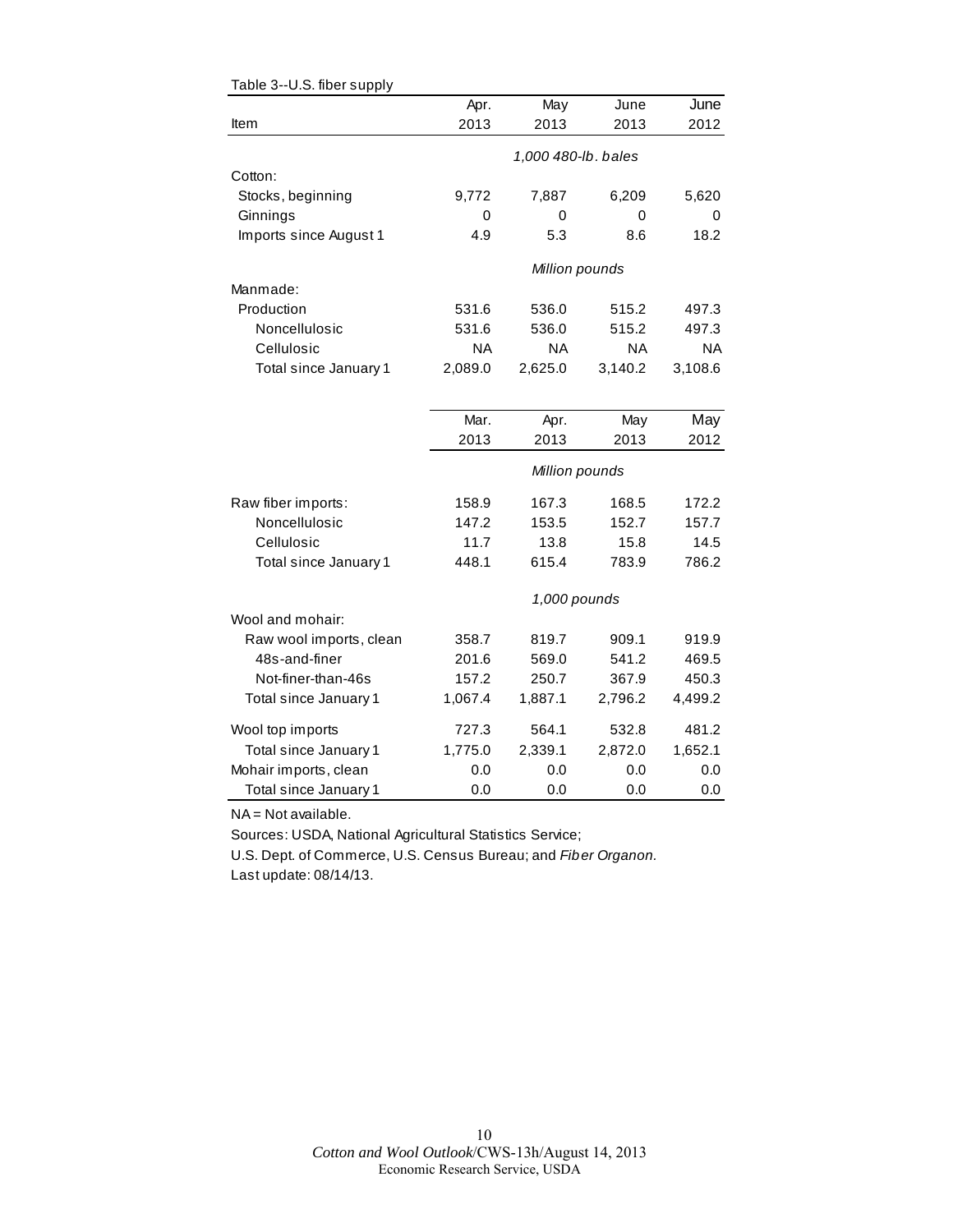| rable 4--0.5. liber demand  |                |                     |         |         |  |  |
|-----------------------------|----------------|---------------------|---------|---------|--|--|
|                             | Apr.           | May                 | June    | June    |  |  |
| Item                        | 2013           | 2013                | 2013    | 2012    |  |  |
|                             |                | 1,000 480-lb. bales |         |         |  |  |
| Cotton:                     |                |                     |         |         |  |  |
| All consumed by mills 1/    | 305            | 307                 | 297     | 290     |  |  |
| Total since August 1        | 2,584          | 2,891               | 3,189   | 3,022   |  |  |
| Daily rate                  | 13.9           | 13.3                | 14.9    | 13.8    |  |  |
| Upland consumed by mills 1/ | 303            | 305                 | 296     | 289     |  |  |
| Total since August 1        | 2,572          | 2,877               | 3,173   | 3,007   |  |  |
| Daily Rate                  | 13.8           | 13.3                | 14.8    | 13.8    |  |  |
| Upland exports              | 1,494          | 1,267               | 791     | 870     |  |  |
| Total since August 1        | 9,590          | 10,858              | 11,649  | 10,202  |  |  |
| Sales for next season       | 229            | 326                 | 231     | 827     |  |  |
| Total since August 1        | 1,499          | 1,826               | 2,056   | 2,494   |  |  |
| Extra-long staple exports   | 87.4           | 104.3               | 74.5    | 58.8    |  |  |
| Total since August 1        | 607.5          | 711.8               | 786.3   | 562.8   |  |  |
| Sales for next season       | 4.1            | 3.4                 | 4.5     | 3.7     |  |  |
| Total since August 1        | 62.7           | 66.1                | 70.8    | 57.3    |  |  |
|                             | Mar.           | Apr.                | May     | May     |  |  |
|                             | 2013           | 2013                | 2013    | 2012    |  |  |
|                             | Million pounds |                     |         |         |  |  |
| Manmade:                    |                |                     |         |         |  |  |
| Raw fiber exports           | 54.6           | 59.4                | 63.6    | 56.7    |  |  |
| Noncellulosic               | 54.2           | 58.8                | 62.8    | 56.2    |  |  |
| Cellulosic                  | 0.4            | 0.6                 | 0.8     | 0.5     |  |  |
| Total since January 1       | 158.9          | 218.3               | 281.9   | 282.6   |  |  |
|                             | 1,000 pounds   |                     |         |         |  |  |
| Wool and mohair:            |                |                     |         |         |  |  |
| Raw wool exports, clean     | 772.8          | 496.2               | 1,579.4 | 708.3   |  |  |
| Total since January 1       | 2,454.2        | 2,950.4             | 4,529.8 | 2,446.9 |  |  |
| Wool top exports            | 183.1          | 231.6               | 179.7   | 28.1    |  |  |
| Total since January 1       | 614.3          | 845.9               | 1,025.5 | 126.2   |  |  |
| Mohair exports, clean       | 2.3            | 374.6               | 37.2    | 0.0     |  |  |
| Total since January 1       | 4.0            | 378.6               | 415.7   | 76.1    |  |  |

Table 4--U.S. fiber demand

1/ Estimated by USDA.

Sources: USDA, Farm Service Agency; USDA, Foreign Agricultural Service,

*U.S. Export Sales;* U.S. Dept. of Commerce, U.S. Census Bureau; and *Fiber Organon.* Last update: 08/14/13.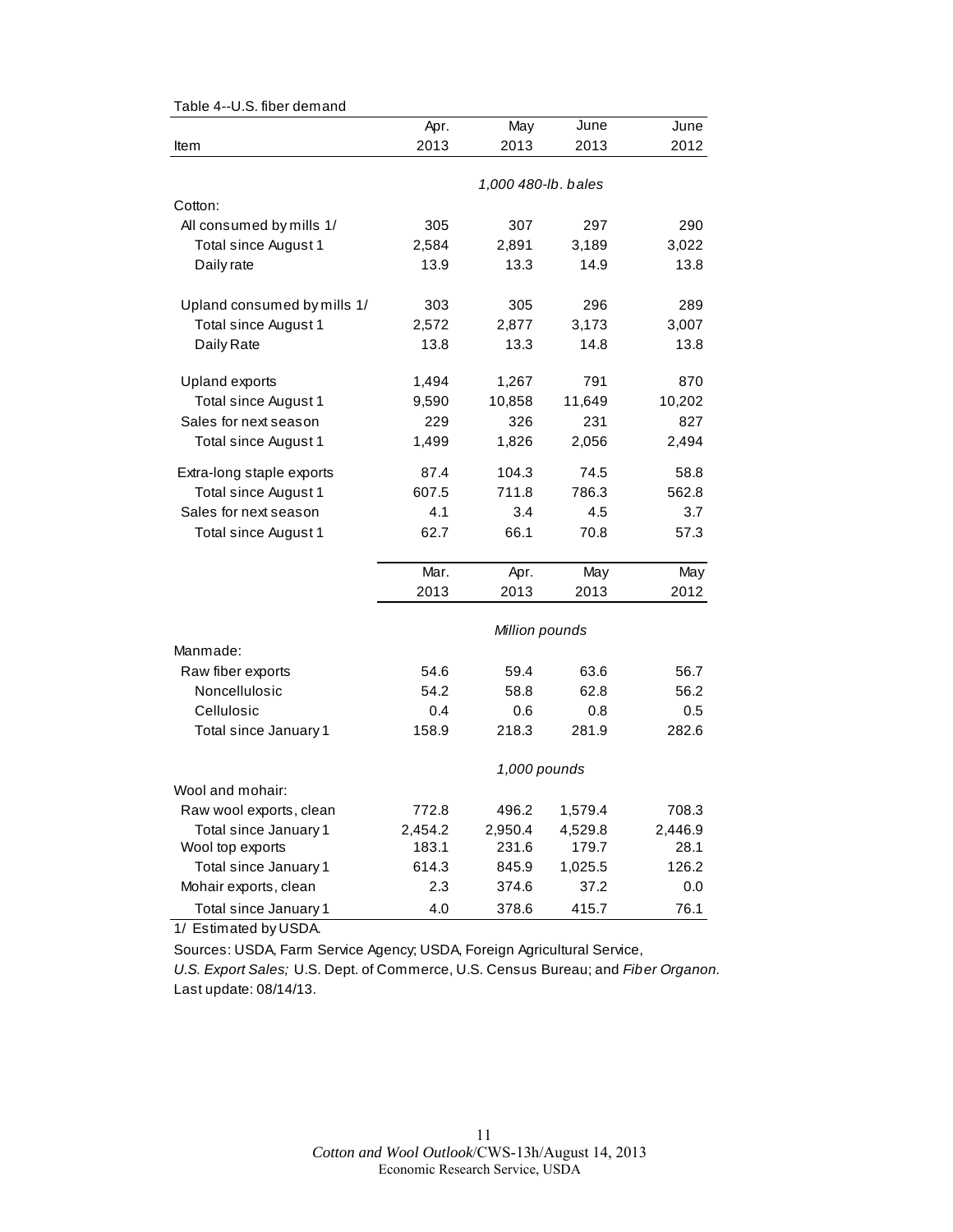|                            | May       | June              | July      | July      |
|----------------------------|-----------|-------------------|-----------|-----------|
| Item                       | 2013      | 2013              | 2013      | 2012      |
|                            |           |                   |           |           |
|                            |           | Cents per pound   |           |           |
| Domestic cotton prices:    |           |                   |           |           |
| Adjusted world price       | 71.82     | 72.06             | 71.56     | 63.04     |
| Upland spot 41-34          | 79.84     | 82.18             | 81.62     | 66.14     |
| Pima spot 03-46            | 133.00    | 133.00            | 133.00    | 103.00    |
| Average price received by  |           |                   |           |           |
| upland producers           | 75.30     | 76.70             | 76.40     | 76.60     |
| Far Eastern cotton quotes: |           |                   |           |           |
| A Index                    | 92.30     | 93.25             | 92.83     | 83.75     |
| Memphis/Eastern            | 93.45     | 94.56             | 93.88     | 86.06     |
| Memphis/Orleans/Texas      | 93.20     | 94.31             | 93.63     | 86.25     |
| California/Arizona         | 96.55     | 97.56             | 96.88     | 88.00     |
|                            |           | Dollars per pound |           |           |
| Wool prices (clean):       |           |                   |           |           |
| <b>U.S. 56s</b>            | <b>NQ</b> | <b>NQ</b>         | <b>NQ</b> | <b>NQ</b> |
| Australian 56s 1/          | 3.71      | 3.72              | 3.58      | 4.48      |
| U.S.60s                    | NQ.       | <b>NQ</b>         | <b>NQ</b> | <b>NQ</b> |
| Australian 60s 1/          | 5.10      | 5.13              | 4.75      | 5.74      |
| <b>U.S. 64s</b>            | NQ.       | NQ.               | <b>NQ</b> | <b>NQ</b> |
| Australian 64s 1/          | 5.18      | 5.09              | 4.71      | 5.78      |

#### Table 5--U.S. and world fiber prices

NQ = No quote.

1/ In bond, Charleston, SC.

Sources: USDA, *Cotton Price Statistics* ; Cotlook Ltd., *Cotton Outlook;*  and trade reports.

Last update: 08/14/13.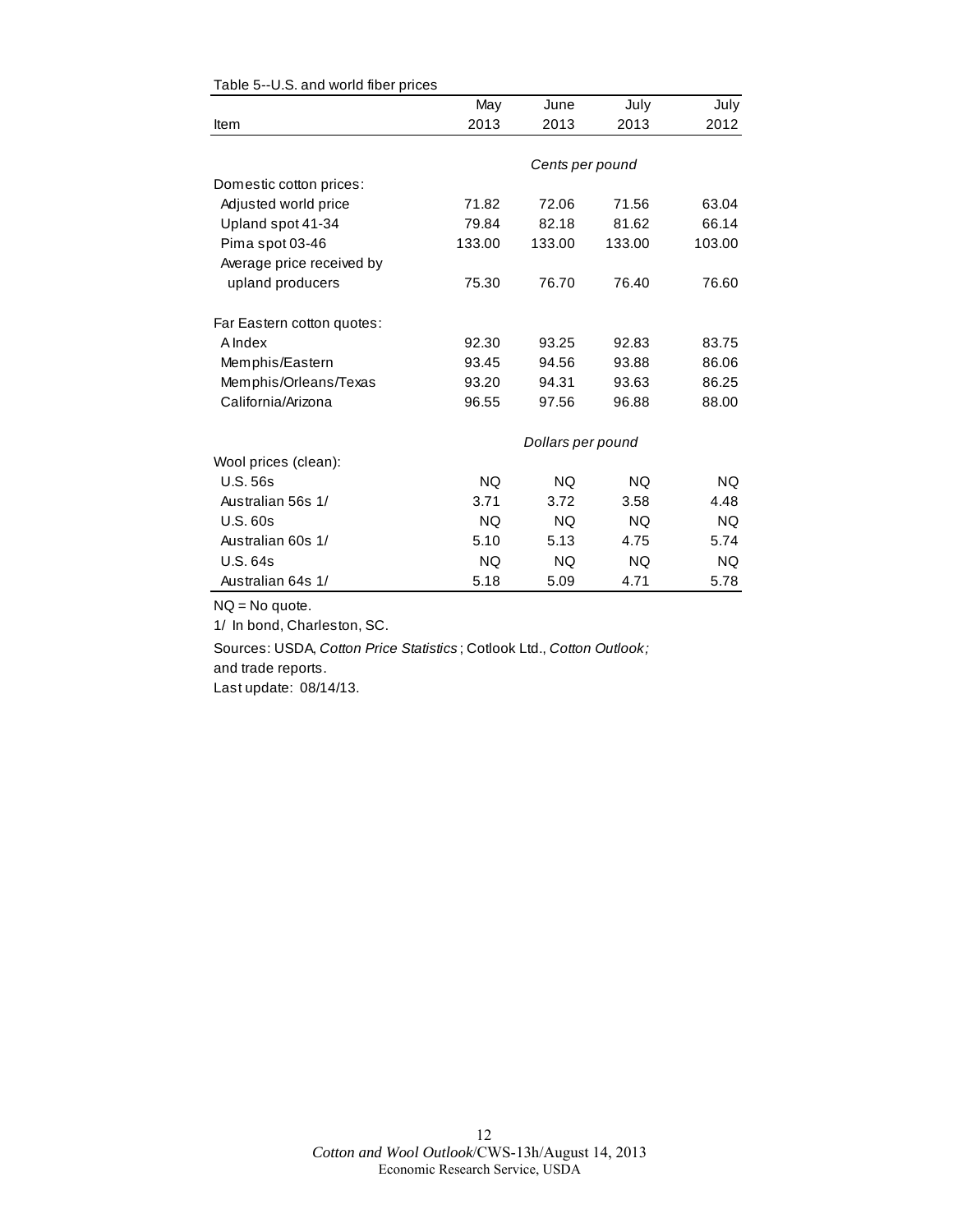| Table 6--U.S. textile imports, by fiber |           |           |                 |           |  |
|-----------------------------------------|-----------|-----------|-----------------|-----------|--|
|                                         | Apr.      | May       | June            | June      |  |
| Item                                    | 2013      | 2013      | 2013            | 2012      |  |
|                                         |           |           | 1,000 pounds 1/ |           |  |
| Yarn, thread, and fabric:               | 242,510   | 262,654   | 245,545         | 251,789   |  |
| Cotton                                  | 52,163    | 58,883    | 55,631          | 54,839    |  |
| Linen                                   | 17,881    | 16,538    | 14,308          | 18,367    |  |
| Wool                                    | 3,877     | 4,152     | 3,428           | 4,167     |  |
| Silk                                    | 539       | 564       | 491             | 591       |  |
| Manmade                                 | 168,050   | 182,517   | 171,687         | 173,825   |  |
| Apparel:                                | 792,608   | 852,602   | 900,063         | 909,723   |  |
| Cotton                                  | 452,679   | 489,213   | 517,604         | 527,420   |  |
| Linen                                   | 9,805     | 8,480     | 7,421           | 8,969     |  |
| Wool                                    | 16,487    | 17,786    | 20,576          | 21,588    |  |
| Silk                                    | 9,279     | 8,109     | 7,082           | 7,866     |  |
| Manmade                                 | 304,359   | 329,014   | 347,380         | 343,880   |  |
| Home furnishings:                       | 212,012   | 224,472   | 224,023         | 220,808   |  |
| Cotton                                  | 129,904   | 128,632   | 124,108         | 124,198   |  |
| Linen                                   | 957       | 967       | 1,193           | 1,016     |  |
| Wool                                    | 342       | 384       | 275             | 283       |  |
| Silk                                    | 160       | 168       | 273             | 167       |  |
| Manmade                                 | 80,649    | 94,321    | 98,176          | 95,143    |  |
| Floor coverings:                        | 62,052    | 66,192    | 67,194          | 60,920    |  |
| Cotton                                  | 7,376     | 8,576     | 8,144           | 7,980     |  |
| Linen                                   | 16,443    | 15,208    | 15,555          | 14,202    |  |
| Wool                                    | 9,575     | 10,242    | 9,615           | 8,932     |  |
| Silk                                    | 1,697     | 2,036     | 1,854           | 1,520     |  |
| Manmade                                 | 26,961    | 30,130    | 32,027          | 28,287    |  |
| Total imports: 2/                       | 1,309,535 | 1,406,302 | 1,437,156       | 1,443,683 |  |
| Cotton                                  | 642,358   | 685,574   | 705,731         | 714,724   |  |
| Linen                                   | 45,087    | 41,193    | 38,476          | 42,554    |  |
| Wool                                    | 30,288    | 32,572    | 33,900          | 34,974    |  |
| Silk                                    | 11,675    | 10,877    | 9,700           | 10,143    |  |
| Manmade                                 | 580,127   | 636,085   | 649,349         | 641,288   |  |

1/ Raw-fiber equivalent. 2/ Includes headgear.

Sources: USDA, Economic Research Service; and U.S. Dept. of Commerce, U.S. Census Bureau. Last update: 08/14/13.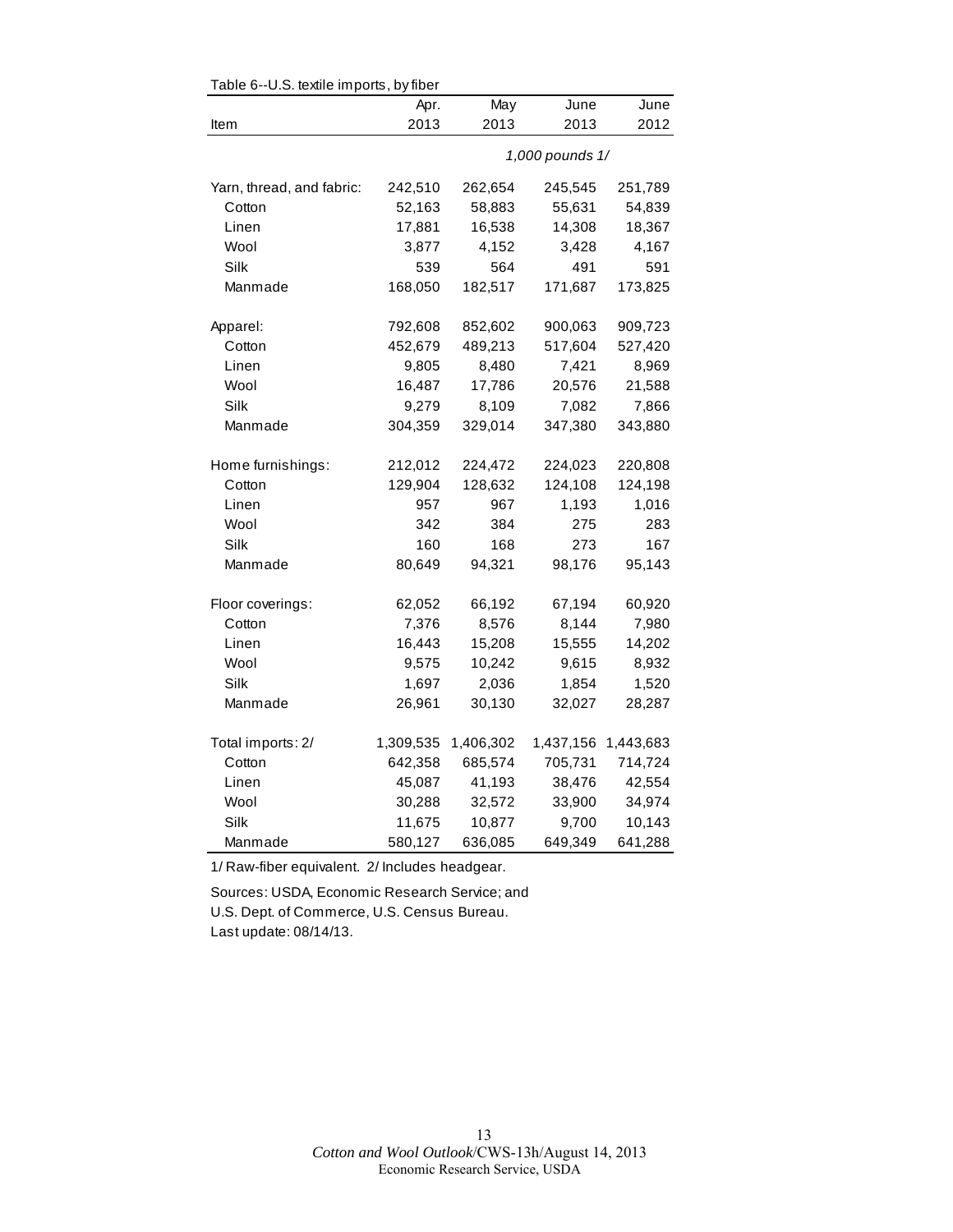|                           | Apr.    | May     | June            | June    |
|---------------------------|---------|---------|-----------------|---------|
| Item                      | 2013    | 2013    | 2013            | 2012    |
|                           |         |         | 1,000 pounds 1/ |         |
| Yarn, thread, and fabric: | 244,686 | 261,147 | 252,056         | 246,901 |
| Cotton                    | 125,705 | 138,017 | 136,324         | 130,679 |
| Linen                     | 6,790   | 7,402   | 6,618           | 7,061   |
| Wool                      | 2,870   | 2,850   | 3,164           | 3,006   |
| Silk                      | 1,055   | 1,279   | 1,265           | 977     |
| Manmade                   | 108,265 | 111,600 | 104,686         | 105,178 |
| Apparel:                  | 26,462  | 29,963  | 27,914          | 25,422  |
| Cotton                    | 11,644  | 12,649  | 12,639          | 11,598  |
| Linen                     | 457     | 679     | 504             | 378     |
| Wool                      | 1,489   | 1,924   | 1,331           | 1,345   |
| Silk                      | 1,321   | 1,629   | 1,126           | 1,236   |
| Manmade                   | 11,552  | 13,082  | 12,315          | 10,866  |
| Home furnishings:         | 4,529   | 5,040   | 4,666           | 4,729   |
| Cotton                    | 2,254   | 2,499   | 2,247           | 2,260   |
| Linen                     | 226     | 242     | 216             | 228     |
| Wool                      | 102     | 118     | 148             | 114     |
| Silk                      | 123     | 128     | 99              | 124     |
| Manmade                   | 1,824   | 2,053   | 1,956           | 2,004   |
| Floor coverings:          | 31,854  | 31,817  | 32,594          | 32,466  |
| Cotton                    | 2,291   | 2,471   | 2,409           | 2,133   |
| Linen                     | 1,171   | 1,290   | 1,200           | 1,114   |
| Wool                      | 2,984   | 2,633   | 2,911           | 2,592   |
| Silk                      | 29      | 48      | 37              | 42      |
| Manmade                   | 25,380  | 25,375  | 26,038          | 26,585  |
| Total exports: 2/         | 307,619 | 328,135 | 317,321         | 309,636 |
| Cotton                    | 141,959 | 155,697 | 153,683         | 146,759 |
| Linen                     | 8,645   | 9,612   | 8,538           | 8,780   |
| Wool                      | 7,447   | 7,607   | 7,555           | 7,060   |
| Silk                      | 2,527   | 3,084   | 2,526           | 2,378   |
| Manmade                   | 147,041 | 152,136 | 145,018         | 144,659 |

Table 7--U.S. textile exports, by fiber

1/ Raw-fiber equivalent. 2/ Includes headgear.

Sources: USDA, Economic Research Service; and U.S. Dept. of Commerce, U.S. Census Bureau. Last update: 08/14/13.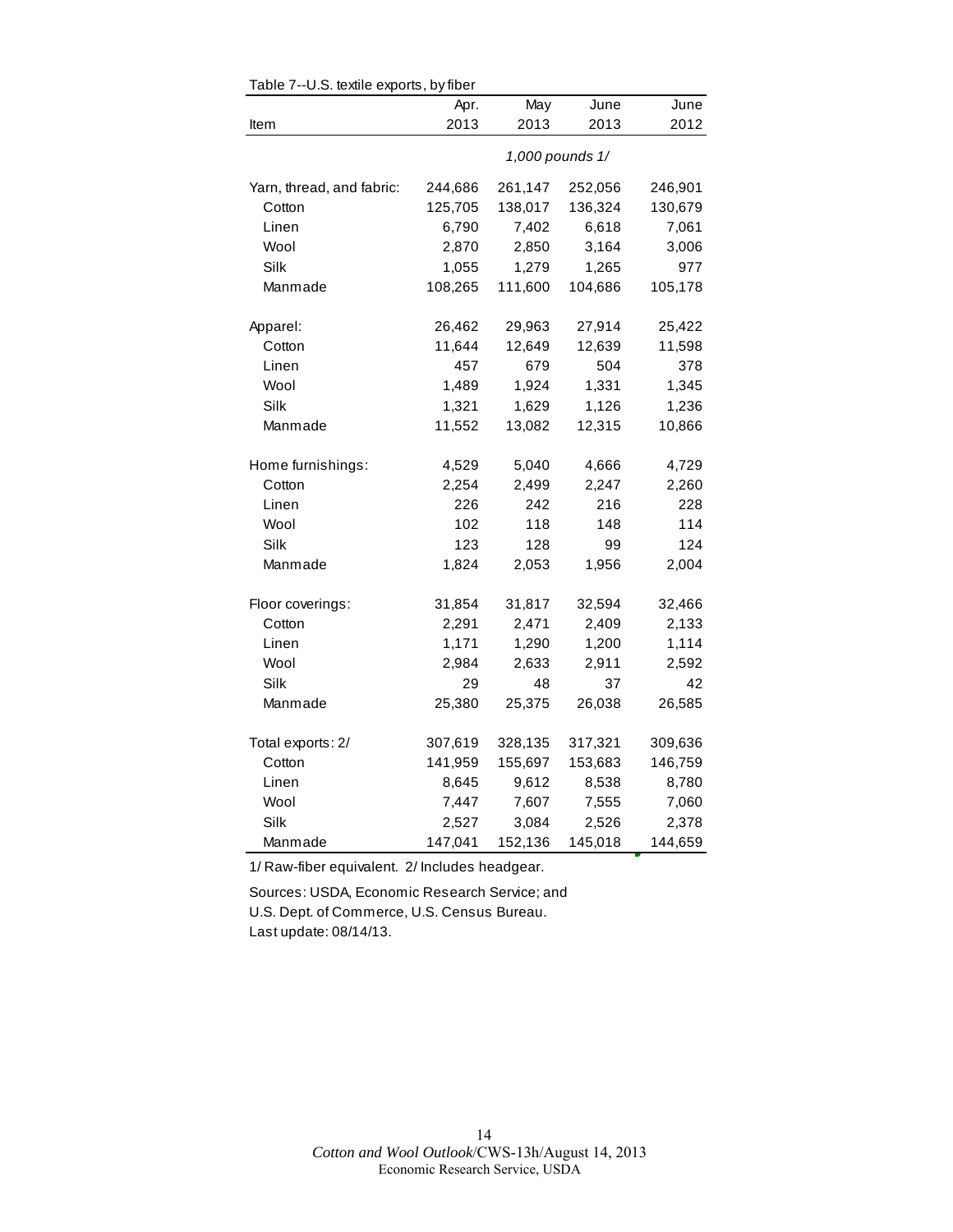| Table 8--U.S. cotton textile imports, by origin |                 |                 |                 |         |  |
|-------------------------------------------------|-----------------|-----------------|-----------------|---------|--|
|                                                 | Apr.            | May             | June            | June    |  |
| Region/country                                  | 2013            | 2013            | 2013            | 2012    |  |
|                                                 |                 |                 | 1,000 pounds 1/ |         |  |
| North America                                   | 133,329         | 155,741         | 138,526         | 148,091 |  |
| Canada                                          | 3,024           | 2,942           | 2,575           | 2,817   |  |
| Costa Rica                                      | 494             | 497             | 730             | 1,016   |  |
| Dominican Republic                              | 6,470           | 8,828           | 6,269           | 6,384   |  |
| El Salvador                                     | 17,105          | 22,461          | 19,279          | 22,935  |  |
| Guatemala                                       | 7,792           | 8,847           | 8,630           | 9,376   |  |
| Haiti                                           | 14,497          | 16,458          | 13,561          | 12,696  |  |
| Honduras                                        | 24,817          | 32,147          | 31,810          | 31,717  |  |
| Mexico                                          | 43,254          | 45,323          | 44,604          | 47,459  |  |
| Nicaragua                                       | 15,864          | 18,236          | 11,067          | 13,570  |  |
| South America                                   | 4,177           | 4,497           | 4,263           | 4,732   |  |
| Brazil                                          | 158             | 233             | 157             | 243     |  |
| Colombia                                        | 1,909           | 1,949           | 1,377           | 1,643   |  |
| Peru                                            | 2,067           | 2,284           | 2,686           | 2,769   |  |
| Europe                                          | 10,981          | 11,083          | 10,728          | 10,680  |  |
| Germany                                         | 1,085           | 1,114           | 909             | 882     |  |
| Italy                                           | 1,713           | 1,604           | 1,576           | 1,556   |  |
| Portugal                                        | 999             | 920             | 1,185           | 1,089   |  |
| Turkey                                          | 4,686           | 4,640           | 4,624           | 4,047   |  |
| Asia                                            | 479,170         | 499,440         | 537,292         | 535,891 |  |
| <b>Bahrain</b>                                  | 1,638           | 1,468           | 1,207           | 1,295   |  |
| Bangladesh                                      | 48,322          | 49,070          | 48,001          | 46,869  |  |
| Cambodia                                        | 17,637          | 16,204          | 15,414          | 16,871  |  |
| China                                           | 177,001         | 213,350         | 248,473         | 244,057 |  |
| Hong Kong                                       | 860             | 510             | 739             | 755     |  |
| India                                           | 66,858          | 60,999          | 54,228          | 58,781  |  |
| Indonesia                                       | 29,199          | 24,498          | 25,585          | 27,030  |  |
| Israel                                          | 575             | 826             | 782             | 1,017   |  |
|                                                 | 1,055           | 1,125           | 1,170           | 1,230   |  |
| Japan<br>Jordan                                 |                 | 4,098           | 3,779           | 4,441   |  |
| Malaysia                                        | 4,276<br>2,370  | 2,319           | 2,667           | 2,802   |  |
| Pakistan                                        |                 |                 |                 |         |  |
|                                                 | 61,264<br>5,023 | 59,102<br>4,694 | 65,695<br>4,510 | 67,114  |  |
| Philippines<br>South Korea                      | 5,773           |                 |                 | 4,895   |  |
| Sri Lanka                                       |                 | 6,425           | 5,474<br>5,277  | 5,928   |  |
|                                                 | 7,473<br>2,350  | 5,855           |                 | 5,146   |  |
| Taiwan                                          |                 | 2,376           | 2,309           | 2,352   |  |
| Thailand                                        | 6,239           | 6,438           | 5,799           | 5,841   |  |
| Vietnam<br>Oceania                              | 40,439          | 39,117          | 44,856<br>48    | 38,273  |  |
|                                                 | 16              | 24              |                 | 93      |  |
| Africa                                          | 14,684          | 14,789          | 14,874          | 15,237  |  |
| Egypt                                           | 7,933           | 8,426           | 8,708           | 8,570   |  |
| Kenya                                           | 1,794           | 2,006           | 2,099           | 1,746   |  |
| Lesotho                                         | 2,768           | 2,815           | 2,095           | 2,517   |  |
| Mauritius                                       | 829             | 561             | 650             | 930     |  |
| World 2/                                        | 642,358         | 685,574         | 705,731         | 714,724 |  |

1/ Raw-fiber equivalent. 2/ Totals may not add due to rounding.

Sources: USDA, Economic Research Service; and

U.S. Dept. of Commerce, U.S. Census Bureau.

Last update: 08/14/13.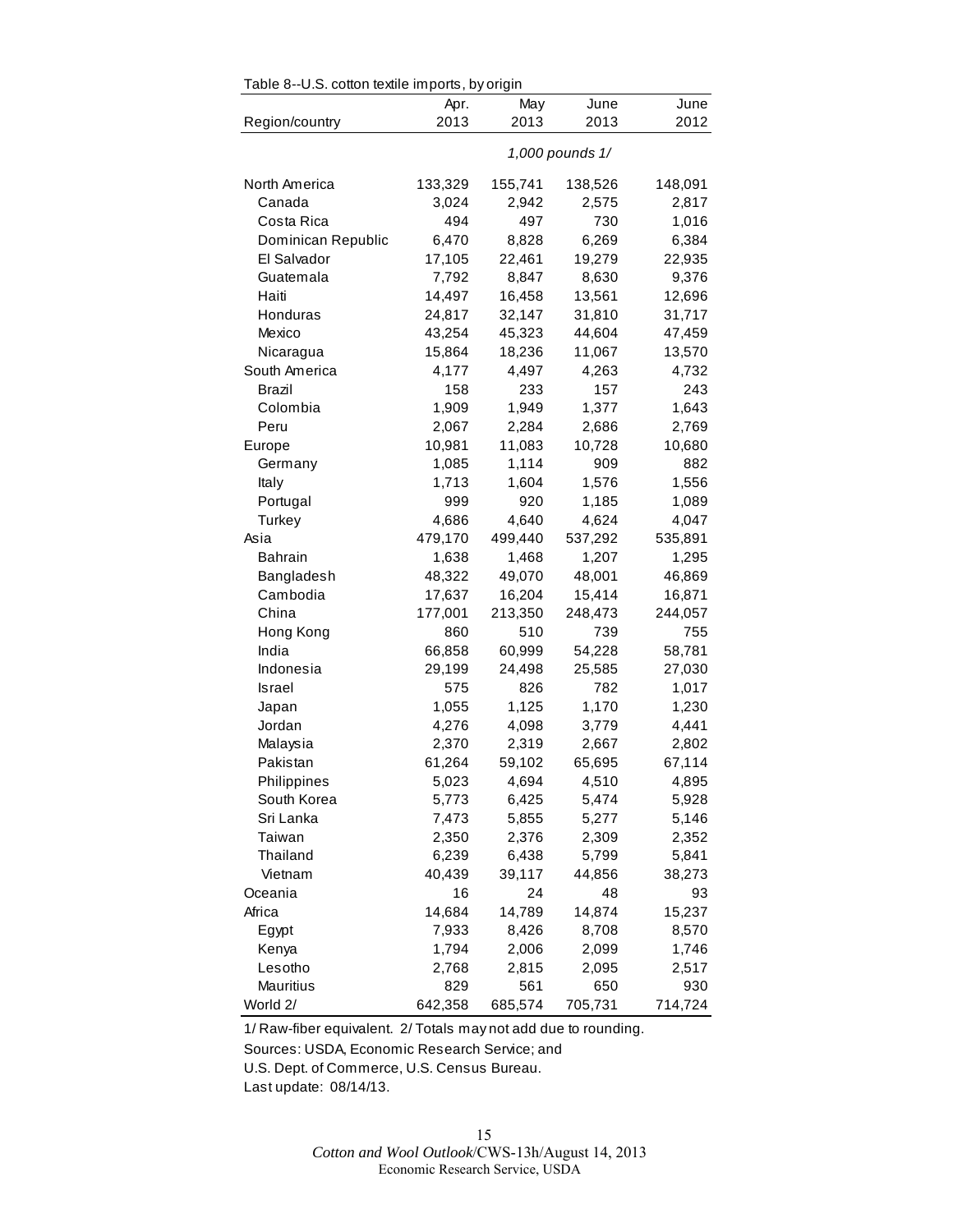| Table 9--U.S. cotton textile exports, by destination |         |         |                 |         |
|------------------------------------------------------|---------|---------|-----------------|---------|
|                                                      | Apr.    | May     | June            | June    |
| Region/country                                       | 2013    | 2013    | 2013            | 2012    |
|                                                      |         |         | 1,000 pounds 1/ |         |
| North America                                        | 117,247 | 132,785 | 130,725         | 130,617 |
| <b>Bahamas</b>                                       | 106     | 91      | 91              | 102     |
| Canada                                               | 10,366  | 11,070  | 11,470          | 11,647  |
| Costa Rica                                           | 247     | 319     | 152             | 382     |
| Dominican Republic                                   | 17,554  | 22,738  | 20,675          | 21,432  |
| El Salvador                                          | 10,317  | 11,803  | 10,992          | 12,449  |
| Guatemala                                            | 2,971   | 2,964   | 2,458           | 2,953   |
| Haiti                                                | 604     | 777     | 1,077           | 810     |
| Honduras                                             | 43,939  | 51,226  | 54,498          | 51,440  |
| Jamaica                                              | 89      | 121     | 70              | 59      |
| Mexico                                               | 28,897  | 29,213  | 26,830          | 27,280  |
| Nicaragua                                            | 1,549   | 1,741   | 1,767           | 1,597   |
| Panama                                               | 296     | 203     | 346             | 252     |
| South America                                        | 3,323   | 3,959   | 4,122           | 3,194   |
| Brazil                                               | 275     | 468     | 450             | 547     |
| Chile                                                | 566     | 447     | 322             | 134     |
| Colombia                                             | 1,764   | 1,964   | 1,930           | 1,436   |
| Peru                                                 | 292     | 540     | 820             | 122     |
| Venezuela                                            | 91      | 201     | 113             | 643     |
| Europe                                               | 2,904   | 3,245   | 2,948           | 2,938   |
| Belgium                                              | 201     | 242     | 234             | 263     |
| France                                               | 132     | 108     | 154             | 93      |
| Germany                                              | 511     | 636     | 540             | 414     |
| Italy                                                | 155     | 254     | 255             | 217     |
| Netherlands                                          | 475     | 316     | 315             | 358     |
| Russia                                               | 67      | 63      | 85              | 61      |
| Turkey                                               | 55      | 58      | 74              | 71      |
| United Kingdom                                       | 806     | 992     | 836             | 1,043   |
| Asia                                                 | 17,373  | 14,573  | 14,670          | 8,960   |
| China                                                | 13,762  | 10,687  | 10,724          | 4,923   |
| Hong Kong                                            | 545     | 530     | 463             | 734     |
| India                                                | 157     | 187     | 319             | 189     |
| Israel                                               | 119     | 149     | 43              | 204     |
| Japan                                                | 908     | 918     | 955             | 894     |
| Pakistan                                             | 9       | 15      | 33              | 49      |
| Saudi Arabia                                         | 68      | 96      | 124             | 83      |
| Singapore                                            | 223     | 160     | 209             | 245     |
| South Korea                                          | 552     | 622     | 570             | 508     |
| Taiwan                                               | 98      | 112     | 122             | 126     |
| <b>United Arab Emirates</b>                          | 294     | 303     | 361             | 291     |
| Oceania                                              | 814     | 780     | 902             | 754     |
| Australia                                            | 640     | 591     | 705             | 620     |
| Africa                                               | 298     | 354     | 317             | 296     |
| South Africa                                         | 42      | 53      | 44              | 126     |
| World 2/                                             | 141,959 | 155,697 | 153,683         | 146,759 |

 $Table 0-11$  S, cotton textile experts, by destination

1/ Raw-fiber equivalent. 2/ Totals may not add due to rounding.

Sources: USDA, Economic Research Service; and

U.S. Dept. of Commerce, U.S. Census Bureau.

Last update: 08/14/13.